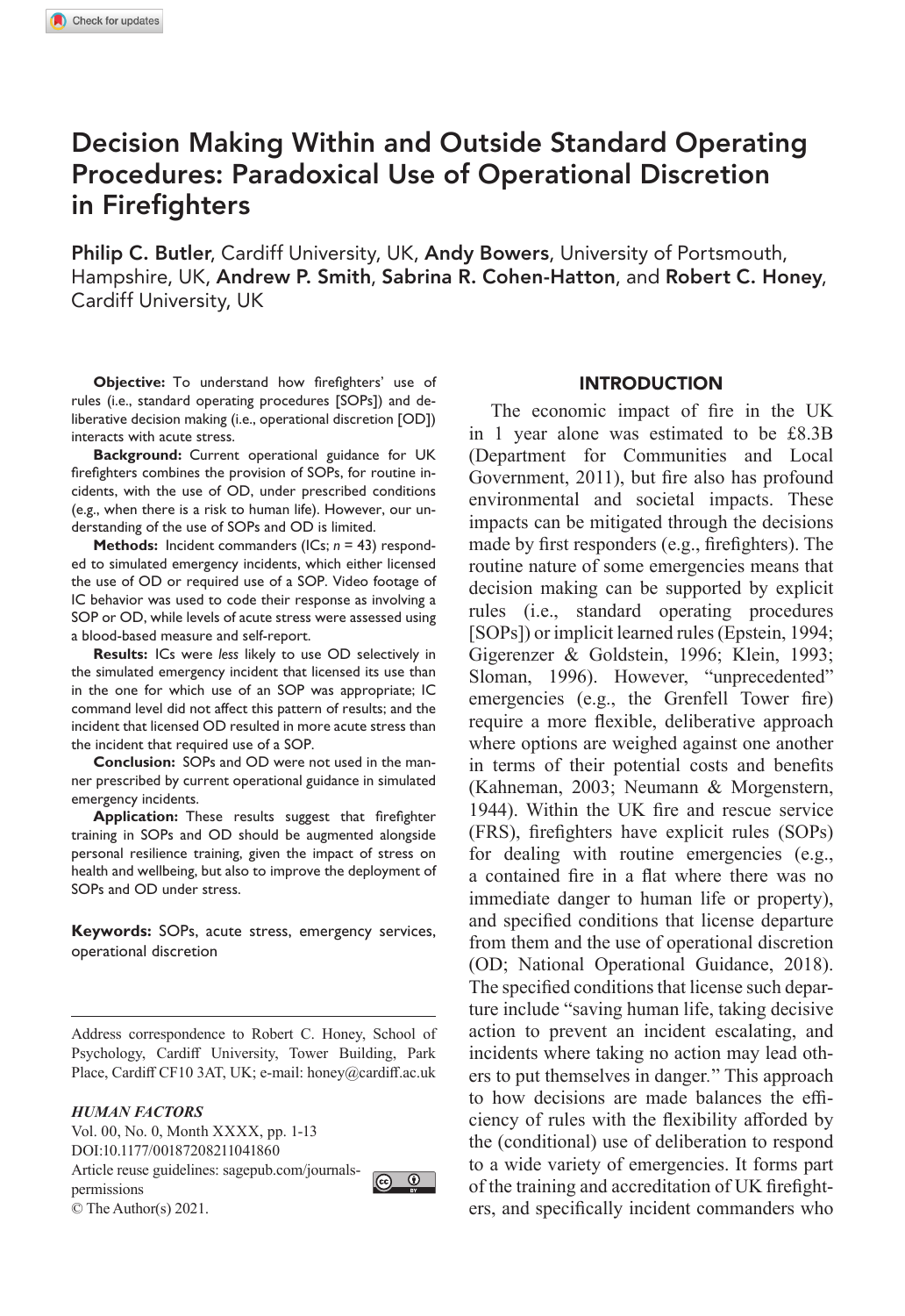are responsible for directing the actions of firefighter crews at emergency incidents.

#### Evidence From Laboratory Research

A paradox arises between the conditions under which OD is licensed and converging laboratory research about the conditions that influence the use automatic, rule-based processes rather than deliberative decision making. The conditions in which firefighters are licensed to depart from rules and to use OD (e.g., saving human life) are likely to generate acute stress [\(Lazarus & Folkman,](#page-12-8) [1984](#page-12-8)); acute stress can reduce the capacity for deliberative decision making and increase the reliance on rules in a variety of contexts ([Porcelli](#page-12-9) [& Delgado, 2009](#page-12-9); [Schwabe et](#page-12-10) al., 2012; [Starcke](#page-12-11) [& Brand, 2012](#page-12-11); see also, [Janis & Mann, 1977;](#page-12-12) [Kassam et](#page-12-13) al., 2009; Peters et [al., 2017](#page-12-14); [Porcelli](#page-12-15) [& Delgado, 2017\)](#page-12-15). For example, acute (extrinsic) stress exacerbates decision-making biases (in gambling tasks), which reflect the operation of automatic processes ([Porcelli & Delgado,](#page-12-9) [2009](#page-12-9); compare [Kahneman & Tversky, 1979\)](#page-12-16). Similarly, glucocorticoid and noradrenergic activation results in shift from goal-directed control of behavior to automatic, habitual control [\(Schwabe](#page-12-10) et [al., 2012\)](#page-12-10). Taken together, these results suggest that the very conditions under which firefighter guidance recommends the use of OD rather than the use of a SOP (i.e., when conditions are unprecedented and lives are at risk) might be expected to (indirectly) result in a greater tendency to use a SOP rather than OD.

#### Naturalistic Decision Making

The paradox outlined above, however, is based upon an extrapolation from laboratory research, where the stressor can be the participants (usually undergraduate students) anticipating giving a public talk or having their hands placed in icecold water for 2 min (see [Porcelli & Delgado,](#page-12-9) [2009](#page-12-9)). While these manipulations generate acute stress, they are unrepresentative of the conditions faced by firefighters who often work in challenging environments, which are characterized as time pressured, with high stakes and involving ill-structured problems [\(Orasanu & Connolly,](#page-12-17) [1993](#page-12-17)). Moreover, the nature of the firefighting role, the decisions that it entails [\(Klein, 1993\)](#page-12-3), and

indeed the individual characteristics of firefighters ([Lazarus & Folkman, 1984](#page-12-8); for reviews, see [Mark](#page-12-18) [& Smith, 2008](#page-12-18); Salas et [al., 1996\)](#page-12-19) might mean that the results of laboratory research are of little relevance to firefighter decision making. The field of naturalistic decision making is concerned with just these issues, and studies within this field have revealed important insights into the nature of decision making in the world outside of the laboratory (see [Zsambok & Klein, 2014\)](#page-12-20). Our research is in that tradition. However, to the best of our knowledge, no study has assessed either (1) whether firefighters are more (or less) likely to depart from SOPs when the conditions are met to do so, and (2) whether or not those conditions are in fact perceived as stressful by firefighters [\(Lazarus &](#page-12-8) [Folkman, 1984](#page-12-8)).

### Study and Predictions

To address these critical gaps in our knowledge, we examined the use of SOPs and OD by incident commanders (ICs). Incident commanders in the UK fire and rescue service have a multifaceted role. Briefly, they are expected to gather information that is relevant to the incident concerning resources and hazards in order to inform the selection of the appropriate course of action, and to communicate these actions to members of their crews, and other responding agencies. Here, ICs responded to simulated incidents. (1) The Discretion scenario involved a group of children who had fallen into a sinkhole in a remote location, and licensed departure from the SOP (see [Table](#page-2-0) 1) on the basis of, for example, saving human life. (2) The Control scenario involved a contained fire in a flat where there was no immediate danger to human life or property, which could be dealt with using the SOP (see [Table](#page-2-0) 1). Video footage of the ICs was used to code their responses to the scenarios as involving the designated SOP or the use of OD, and we used a blood-based assessment of immune system function [\(Shelton-Rayner et](#page-12-21) al., [2010\)](#page-12-21) and self-report to assess the levels of acute stress generated by the two incidents. On the basis of the laboratory research described above, we predicted that participants would be more reliant on the SOP and less likely to use OD in the Discretion than in the Control scenario, with the Discretion scenario generating higher levels of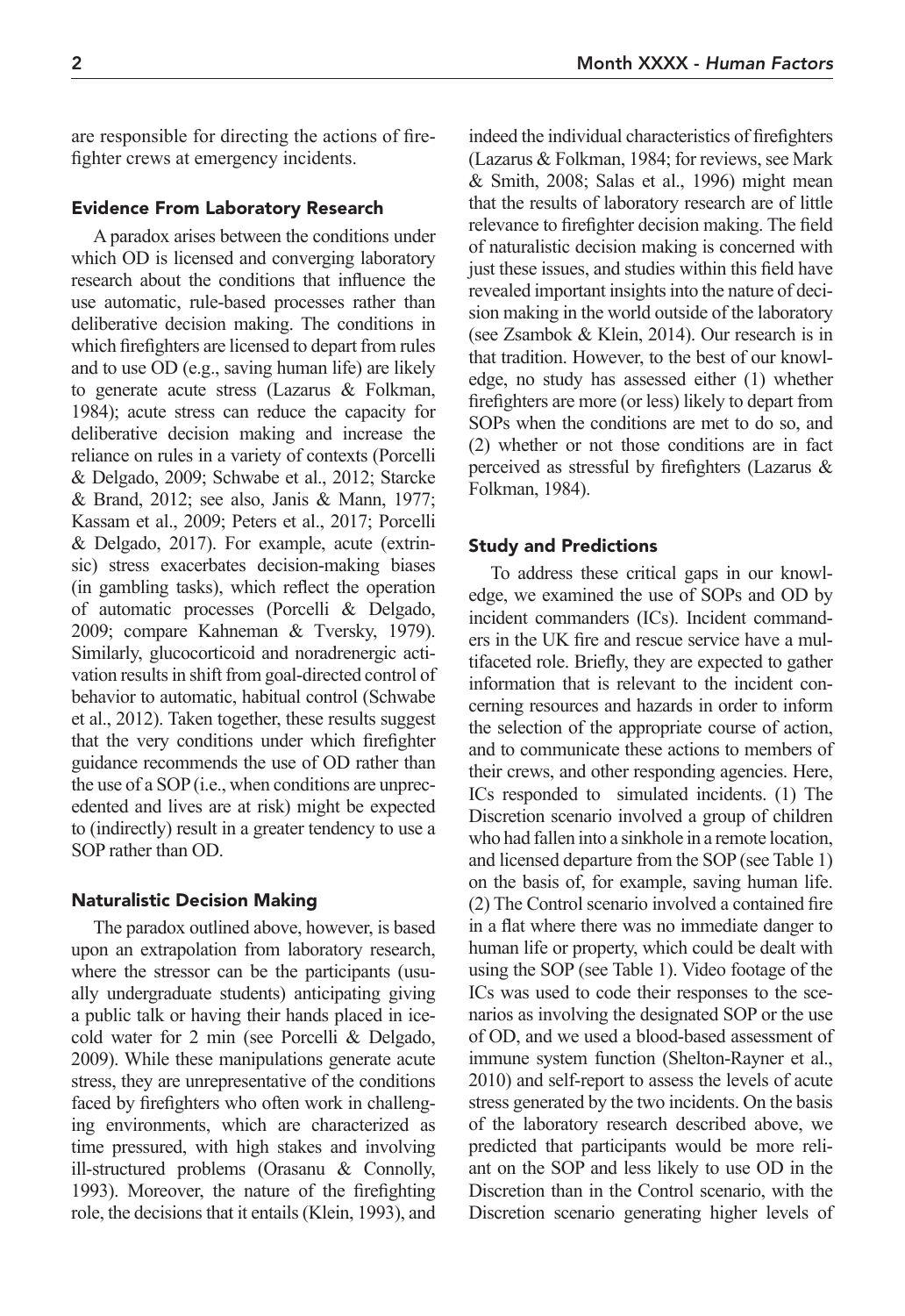| Scenario                       | <b>Operational Responses</b>                                                                                                                                                                                                                                                                                                                                                                                                                                                                                                                                                                                                                                                                                                                                                                                                                                                                                                                                                        |  |  |
|--------------------------------|-------------------------------------------------------------------------------------------------------------------------------------------------------------------------------------------------------------------------------------------------------------------------------------------------------------------------------------------------------------------------------------------------------------------------------------------------------------------------------------------------------------------------------------------------------------------------------------------------------------------------------------------------------------------------------------------------------------------------------------------------------------------------------------------------------------------------------------------------------------------------------------------------------------------------------------------------------------------------------------|--|--|
| Discretion:<br>Sinkhole rescue | Standard operating procedure: Enlist the support<br>of specialist line rescue tactical advisers and<br>teams to risk assess the situation and determine<br>a plan to locate, rescue and recover the children<br>to the surface. This would involve securing<br>additional specialist equipment and techniques<br>to safely lower Fire and Rescue Service (FRS) and<br>medical personnel into the sinkhole to assess the<br>situation and condition of the casualties and to<br>carry out their work.<br><b>Operational discretion:</b> To save life, the committal<br>of a firefighter down into the sinkhole using<br>equipment designed to lower, but not raise,<br>before the arrival of FRS specialist teams and<br>equipment.<br><b>Operational discretion:</b> To save life, the committal<br>of a Breathing Apparatus (BA) crew down<br>into the sinkhole on two fully extended 10.5<br>m ladders tied together before the arrival of<br>specialist FRS teams and equipment. |  |  |
| Control:<br>High rise fire     | <b>Standard operating procedure:</b> Following a risk<br>assessment, establish a bridgehead, two floors<br>below the fire floor, from which to launch a<br>two-line attack. That is, two BA crews with hose<br>lines, one to fight the fire in the flat, the other<br>to protect their escape route (from the lobby)<br>and enable their rescue if necessary. This would<br>take a minimum of six personnel (a Bridgehead<br>Officer, BA Entry Control Officer, and four BA<br>wearers).                                                                                                                                                                                                                                                                                                                                                                                                                                                                                            |  |  |

<span id="page-2-0"></span>TABLE 1: Standard Operating Procedures and Examples of Operational Discretion

acute stress than the Control scenario. Finally, we examined the potential impact of command level [\(Klein, 1993;](#page-12-3) Klein et [al., 1989](#page-12-22)) on the use of SOPs and OD and on acute stress, with the caveat that there were relatively few very senior ICs.

#### METHOD

#### **Participants**

Forty-three incident commanders (42 male) volunteered from 15 UK Fire and Rescue Services (including three of the four UK nations) and provided informed consent for their participation in accordance with local ethical approval through the School of Psychology, Cardiff University. The use of a within-subjects design (with all participants receiving both scenarios) meant that the overall sample size was relatively large, while being determined by the availability and willingness of UK incident commanders to be involved in the research. The participants had a mean length of service of 22.84 years (range: 5.00–40.50 years), a mean length of

Operational discretion: To prevent the situation from escalating from an established bridgehead, the committal of a single line attack (i.e., a single BA crew with a hose line), but without the required second BA crew to protect them.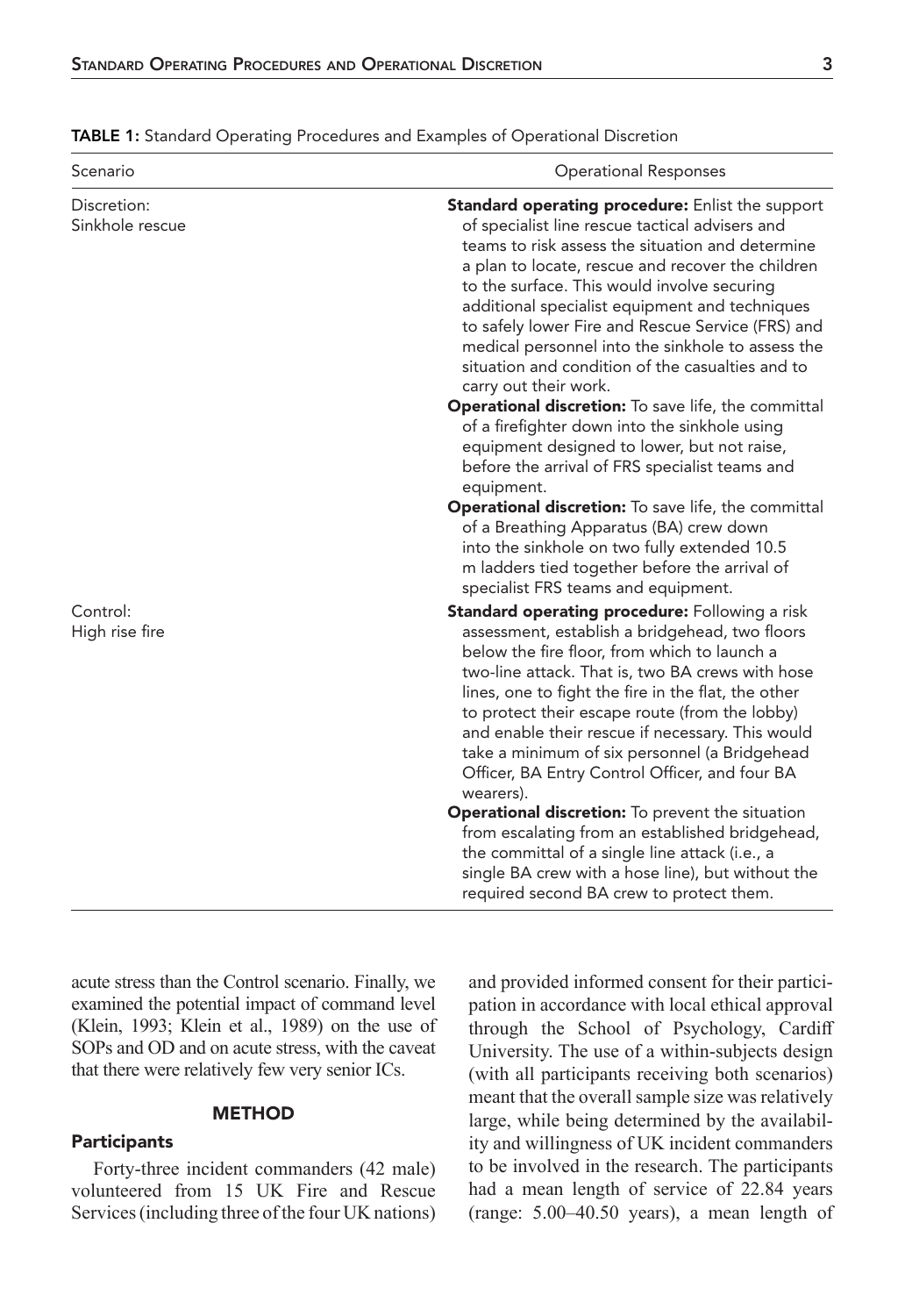experience in an incident commander role of 16.38 years (range: 2.67–30.00 years), and a mean length of service in current role (Level 2 or 3) of 4.05 years (range: .08–24 years). All participants were active incident commanders who were either at Level 2  $(n = 32)$  or Level  $3(n = 11)$ . Level 2 commanders are command and control middle managers at a tactical level, and Level 3 commanders operate at the tactical level at the scene of large and serious incidents. The participants wore standard issue fire service uniforms during the scenarios. The removal, storage, use, and disposal of blood samples were conducted in accordance with the Human Tissues Act 2004.

### Equipment

*Questionnaires.* Before undertaking the two simulated scenarios, all participants completed a suite of online questionnaires using Qualtrics software (Qualtrics, 2019). These included a stress-related questionnaire that combines the Smith Wellbeing questionnaire (SWELL), which focuses on occupational issues [\(Smith & Smith, 2017](#page-12-23)), with the Wellbeing Process Questionnaire (WPQ), which focuses on personality characteristics ([Williams et](#page-12-24) al., [2017\)](#page-12-24). Here, our main interest was in the level of acute stress during the two scenarios, but we also examined whether there was any relationship between chronic stress, as measured in the questionnaire, and our two measures of acute stress (LCC and self-reported stress); as we will show, there was not. Participants also completed a questionnaire to capture details of their operational experience across all levels of command they had practiced.

*Simulation suite and apparatus.* The simulations were conducted in a purpose-built incident command simulation suite at the Headquarters of Hampshire Fire and Rescue Service. The simulation suite consisted of a series of training rooms and a control room housing the equipment required to control the course of the simulated events: computers, audio and visual monitors, and communications equipment. During a simulation, the control room contained the simulation director, the radio communications role-player, and an XVR-trained technician to manipulate images of the incident. The moving images that represented the scene of the incident were displayed in a training room in which the simulated incident took place. These images were created and generated using XVR software. This room also acted as a holding area for all other roleplayers. Further details concerning the simulation suite and apparatus can be requested from the authors.

A large training room  $(H \times L \times W: 2.5 m \times 10$  $m \times 6$  m) housed the mock command unit and a large monitor used to display a digital film of the changing situation at the scene. GoPro cameras were used to capture activity within this room. A digital clock, placed in the field of view of one of these cameras, enabled key events to be timed. Handheld radios were used for mobilizing control center and incident ground radio communications. A data projector was used to display command support software, such as a decision log and location information, maps, and images. Each simulation involved several generic role-players such as command unit officers, police and ambulance officers, along with role-players who were specific to the scenario (e.g., relatives of those involved, a line rescue tactical advisor, and an aerial ladder platform Crew manager). The command unit officers were trained staff who performed the role at real incidents. They were briefed to support the participants as they would commanders at a real incident, and provided with copies of the prescribed radio messages from the mobilizing control center and incident ground.

A smaller room ( $H \times L \times W$ : 2.5 m  $\times$  6 m  $\times$  4 m) was used to take blood samples before and after both scenarios, and to attach a chestmounted GoPro camera to capture their conversations and verbalized thoughts. The blood samples were used to provide an assessment of the impact of the two scenarios on a marker of immune system function. Briefly, leukocytes are white blood cells that are involved in the immune system's first response to threat of ill health caused by foreign bodies or stress. There are different types of white blood cells, with neutrophils representing the majority. One way neutrophils respond to stress is to release reactive oxygen species (ROS) and neutrophils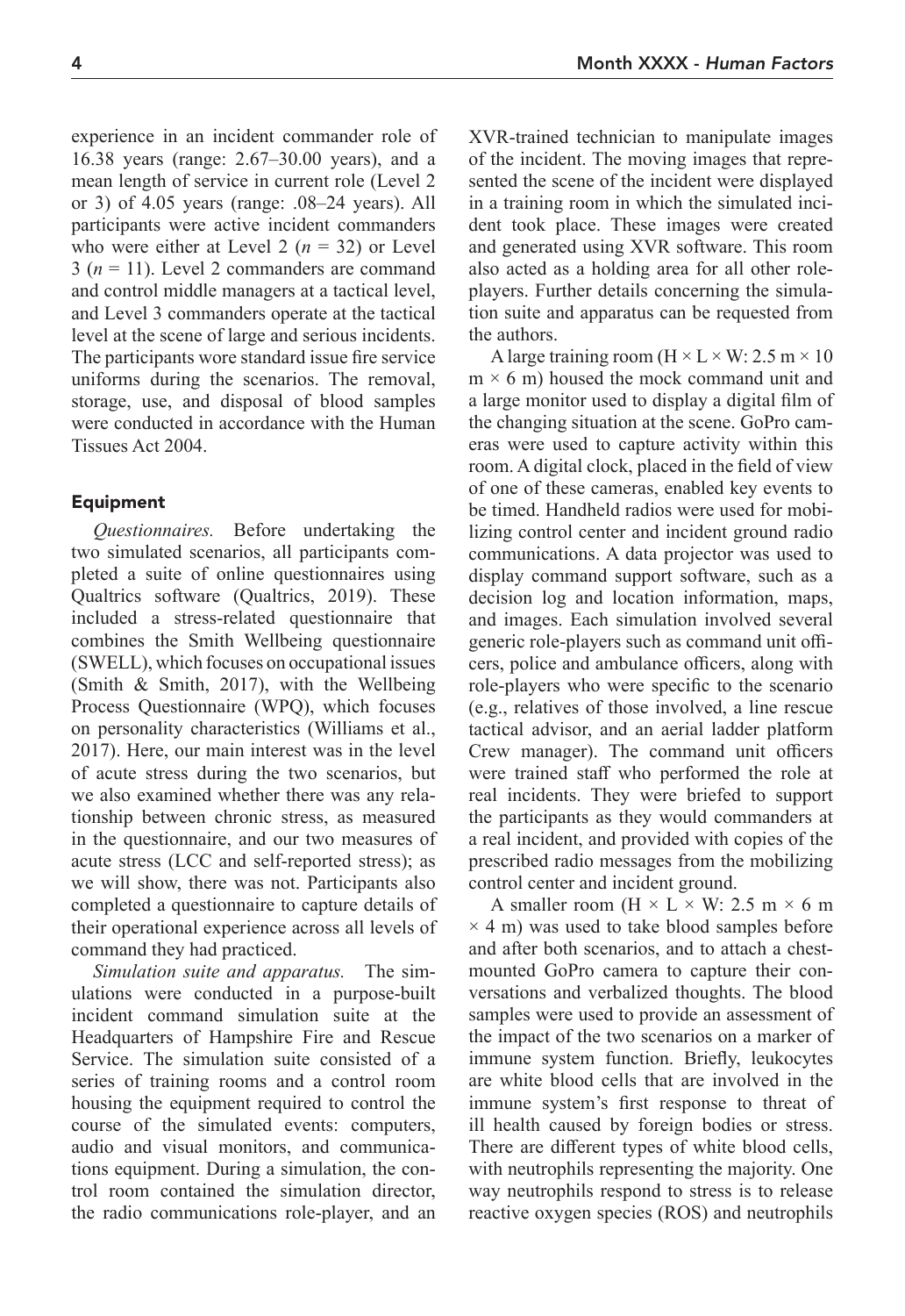circulating in the blood that have responded to one threat will have a reduced capacity to generate ROS to challenge another. Leukocyte Coping Capacity (LCC) is a measure of the ability of leukocyte (mainly neutrophils) to produce ROS in response to a chemical attack of phorbol myristate acetate (PMA; see [Shelton-Rayner](#page-12-21) et [al., 2010\)](#page-12-21). The greater the level of neutrophil reactivity, the greater the ability to cope with stress. This measurement can be considered to represent an individual's level of resilience to stress. For this study, LCC was measured using a test kit produced by Oxford MediStress Ltd (Oxford, UK), which includes a luminometer, heating block, pipette, buffer solution, and PMA reagent. For each of the samples per individual, a trained researcher (PCB and AB) used a disposable blood lancet on a finger to generate a pinprick (10 micro-liters) of blood that was drawn off using a pipette. The blood was transferred to a glass luminometer tube held in a heating block at body temperature (37°C) containing the PMA reagent mixed with a buffer solution. After 10 min, the sample was tested by placing the glass tube in a luminometer and a reading of reactivity taken in Relative Light Units (RLU). Lower scores are associated with recent exposure to a stressor, and a reduced potential to cope with future stressors. In fact, the LLC scored were expressed as a ratio: LLC score after the scenario, relative to the sum of this score, and the LCC score before the scenario. Using this measure, scores below .50 indicate that the LCC score is lower after the scenario than before it. The LCC scores were complemented by self-report measures during the scenarios. These were taken at four time points, approximately: 5, 12, 20, and 25 min after the start of each scenario. Participants verbally rated on a scale of 1 ("feeling no pressure") to 10 ("unable to cope with the pressure") how they were coping, when this information was requested by the Quality Assurance Officer (participants also wore heart-rate monitors, but these proved to be unreliable in approximately one-third of participants).

A final training room (H  $\times$  L  $\times$  W: 2.5 m  $\times$ 6 m  $\times$  4 m) was used to debrief participants and to complete a semistructured interview after both simulations, which was cued by the presentation of a video of them completing the scenario. During the interview (mean duration  $= 1$  hr, 8 min, and 39 s; range: 25 min and 22 s–1 hr, 55 min, and 3 s), participants were asked to recall their thoughts about their decision making at various points during the simulations, their stress levels, and the application (or not) of OD (see Appendix 1 for the questions). The answers provided during this interview were used to *inter alia* confirm the observed use of SOPs and OD from the recordings of the scenarios.

### Procedure

Participants were tested between August and November 2019, and received one scenario in the morning and the second in the afternoon. In between the two scenarios, participants had lunch. Approximately half of the participants (21) received the Discretion scenario in the morning and the Control scenario in the afternoon, and the remainder (22) received the reverse arrangement. Immediately before and after each scenario, a blood sample was taken from one of the participant's fingers (and LCC was assessed). Participants were then taken to the room in which the scenarios were delivered. Before entering the room, the Quality Assurance Officer role-player gave the participants a general briefing on the time of year, day and the climatic conditions. They also read out a mobilizing message from the mobilizing control center that outlined basic information about the incident. The participants were given an opportunity to ask questions of the mobilizing control center, as would be the case at real incident.

*Scenario generation.* The two scenarios were designed and developed by two researchers (PCB and AB) who are recently retired, experienced incident commanders (advanced level commanders). The Discretion scenario was designed to replicate circumstances that licensed the application of OD, and the use professional judgment to make decisions (summarized in [Table](#page-2-0) 1). This simulation involved five young children who had fallen down a deep sinkhole in a remote location, and included cues that related to each of the outcomes that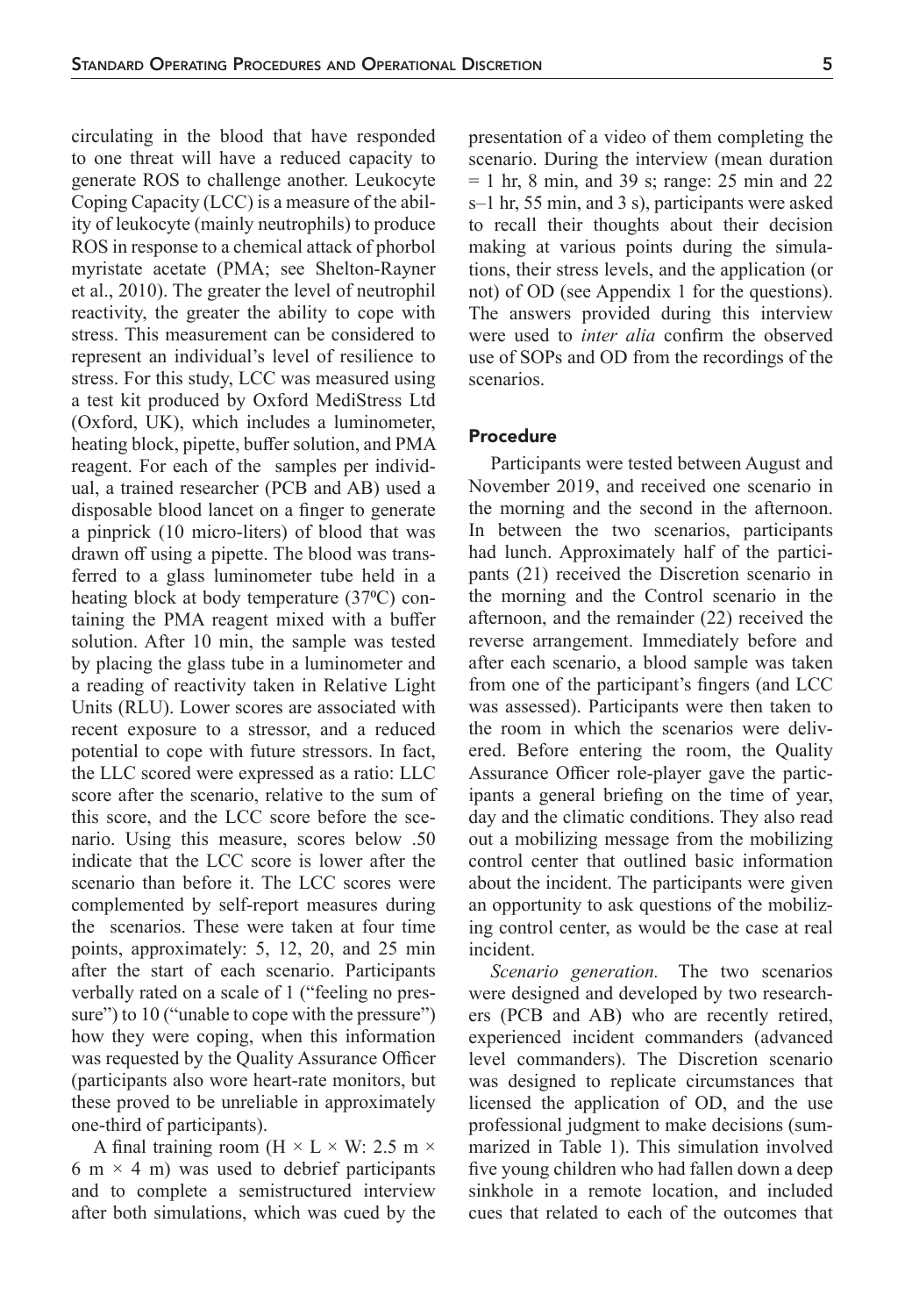justified (according to [National Operational](#page-12-7) [Guidance, 2018\)](#page-12-7) the application of OD: saving human life, taking decisive action to prevent an incident escalating, and where inaction may lead others to put themselves in danger. The SOP in this case is to enlist the support of specialist line rescue tactical advisers and teams to risk assess the situation and determine a plan to locate, rescue, and recover them to the surface. This would involve securing additional specialist equipment and techniques to safely lower FRS and medical personnel into the sinkhole to assess the situation and condition of the casualties and to carry out their work. However, embedded within Discretion scenario were components that should have resulted in the use of OD. The Control simulation involved a fire in a high-rise block of residential flats, and included cues that informed the incident commander that the risks to life and property were low. As a result, the simulated incident could be successfully resolved, with minimal risk to firefighters and the public, by using the familiar SOP based on the service's generic risk assessment for firefighting in high rise buildings [\(Chief Fire and Rescue Service Advisor, 2014](#page-11-0)) and national operational guidance [\(National](#page-12-25) [Operational Guidance, 2019a\)](#page-12-25): Following a risk assessment, establish a bridgehead from which to launch a two-line attack. That is, two breathing apparatus crews with hose lines, one to fight the fire in the flat, and the other to protect their escape route (from the lobby) and enable their rescue if necessary. This would take a minimum of six personnel (a Bridgehead Officer, BA Entry Control Officer and four BA wearers). There was no basis upon which to move beyond this SOP to resolve the incident.

*Video scoring.* During both scenarios, the ICs responded to the unfolding incident, complete with scheduled injects, in the way that they would a real incident: requesting information about resources and hazards, formulating plans, and directing the actions of their crew members. The responses of ICs to each scenario were video-recorded and later scored as either using the requisite SOP [\(Table](#page-2-0) 1) or departing from it and using OD. PCB scored videos from all ICs on separate occasions to ensure the accuracy of the coding, and a subset of the

videos were also scored by RCH to confirm the reliability of the categorical coding (interrater agreement =  $100\%$ ). The semistructured interviews (see Appendix 1 for the Discretion scenario interview) provided another basis upon which to confirm that a SOP or OD had been applied, but the content of these interviews was not subject to any further formal analysis here.

### RESULTS

### The Use of SOPs and OD

The overall results from the study were clear and are depicted in [Figure](#page-6-0) 1a. Incident commanders were *less likely* to depart from using the SOP in the Discretion scenario, where such departures were licensed by the conditions, than in the Control scenario, where such departures were not licensed; examples of the use of OD in the two scenarios can be found in [Table](#page-2-0) 1. Thus, only five used OD exclusively in the Discretion scenario, and a significantly greater number (18) used discretion exclusively in the Control scenario (binomial test,  $p = .01$ ); five used OD in both scenarios and 15 did not use it in either (binomial test;  $p < .05$ ). That is, there were more participants who did not use OD at all than participants who used OD in both scenarios. McNemar's test confirmed that the proportions of the four types of response (represented by the four bars) differed ( $χ$ 2 = 6.26, *p* = .01, OR = .28). Finally, the durations of the Discretion scenario (mean =  $32.25$  min; SEM = .45) did not differ significantly from those of the Control scenario (mean = 31.53 min, SEM = .66; *t*(42) = 1.05,  $p = .30$ ,  $d = .158$ ).

### Levels of Acute Stress in the Two **Scenarios**

The Discretion scenario resulted in more acute stress than the Control scenario, using both the blood-based assessment of leukocyte function ([Figure](#page-6-0) 1b) and self-reported stress. Panel B shows the mean suppression in LCC after both scenarios: LCC score after the scenario/ (LCC score after scenario + before scenario). As already noted, scores below .50 indicate a suppression in the LCC score after the scenario, with the degree of suppression indicating the capacity to cope with further stressors. The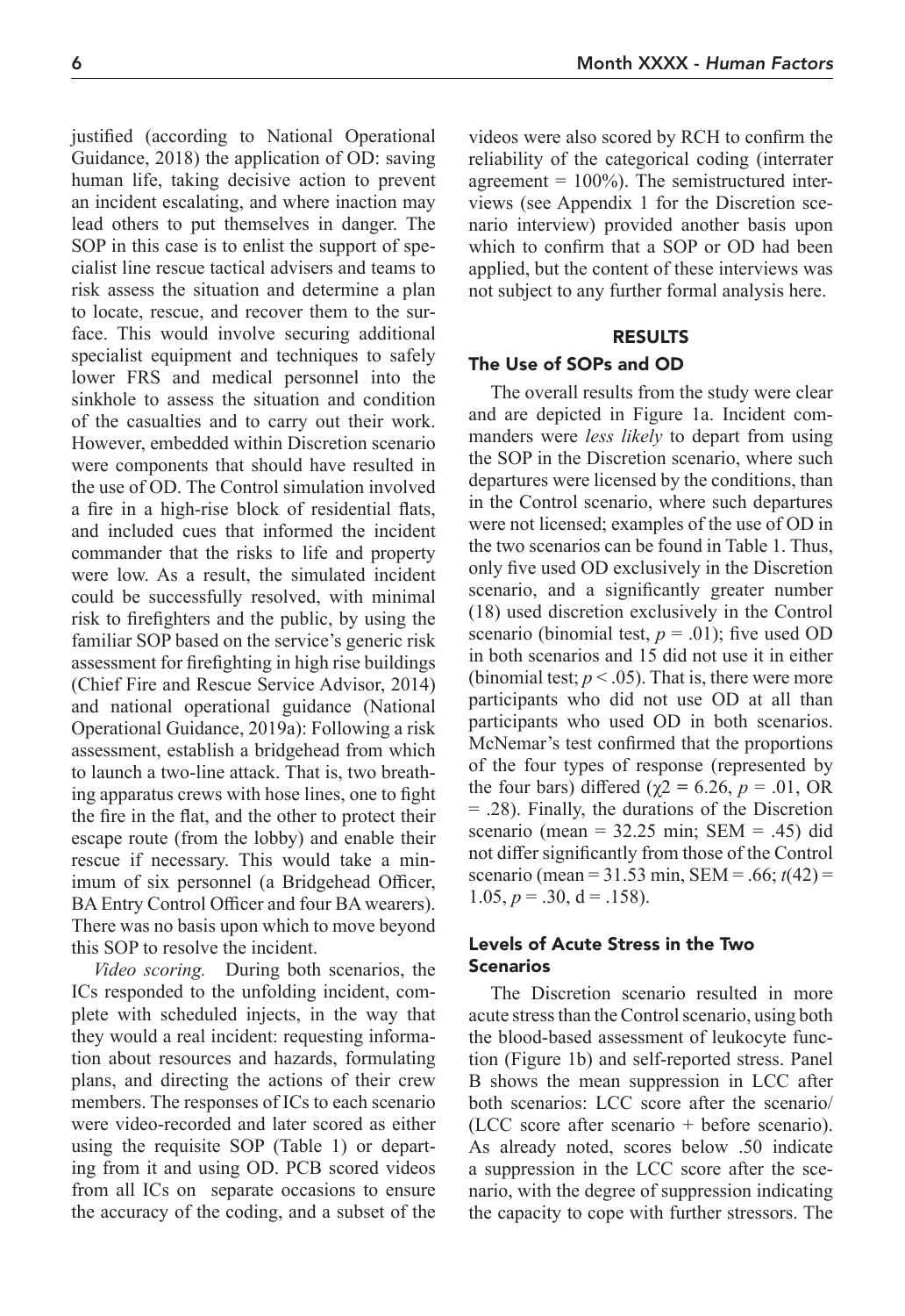

<span id="page-6-0"></span>two scenarios (Discretion and Control). Firefighters were classified as using operational discretion in: only the Discretion scenario; in only the Control scenario; in neither scenario; or in both scenarios. Panel b shows the mean suppression in LCC score  $(\pm$ SEM), relative to baseline, after participation in the two scenarios. LCC = Leukocyte Coping Capacity.

<span id="page-6-1"></span>TABLE 2: Mean (+SEM) Self-Reported Stress at Four Successive Timepoints During the Two Scenarios

| Timepoint           |            |            |            | $\Delta$   |
|---------------------|------------|------------|------------|------------|
| Discretion scenario | 3.81(0.24) | 5.30(0.24) | 5.55(0.22) | 6.58(0.20) |
| Control scenario    | 3.86(0.26) | 4.79(0.25) | 5.44(0.25) | 6.16(0.22) |

broken gray line indicates no suppression in the LCC score as a consequence of participation in the scenario. There was more suppression in LCC scores after the Discretion scenario than after the Control scenario  $(t(42) = 2.206, p <$ .05,  $d = .337$ ); and sample *t*-tests confirmed that the scores for the Discretion scenario were below .50  $(t(42) = -3.391, p < .005, d = .51)$ , whereas those for the Control scenario were not  $(t(42) = -.125, p = .902, d = .02).$ 

The self-reported stress scores (minimum = 0 and maximum  $= 10$ ) increased across both scenarios [\(Table](#page-6-1) 2). The analysis of variance (ANOVA) revealed no main effect of scenario,  $F(1, 42) = 1.473, p = .232, np<sup>2</sup> = .034, a main$ effect of test (1-4),  $F(3, 126) = 101.686$ ,  $p <$ .001,  $np^2 = .708$ , and an interaction between these factors,  $F(3, 126) = 2.671$ ,  $p = .05$ ,  $np^2 =$ .060; with the scores for the Discretion scenario

being higher than the Control scenario on test 2  $(t(42) = 2.14, p < .05, d = .32)$ . There was a *negative correlation* between the final self-reported stress score (high scores = more stress) from the Discretion scenario and the raw LCC scores (low scores = less residual capacity to cope with stress) taken after the scenario, using both Pearson's  $(r_p)$  and Spearman's  $(r_s)$  correlations  $(r_p = -.446, p < .005; r_s = -.439, p < .005)$ , but there was no correlation for the corresponding scores for the Control scenario ( $r_p = -0.036$ ,  $p =$ .82;  $r_s = .051$ ,  $p = .74$ ). Given the fact that the Control scenario did not result in a suppression of LCC scores, the latter observation is not particularly surprising.

The chronic stress scores taken from the questionnaire (mean =  $6.18$ , SEM = .29) did not correlate with the measures of acute stress during either scenario: LCC ratios from the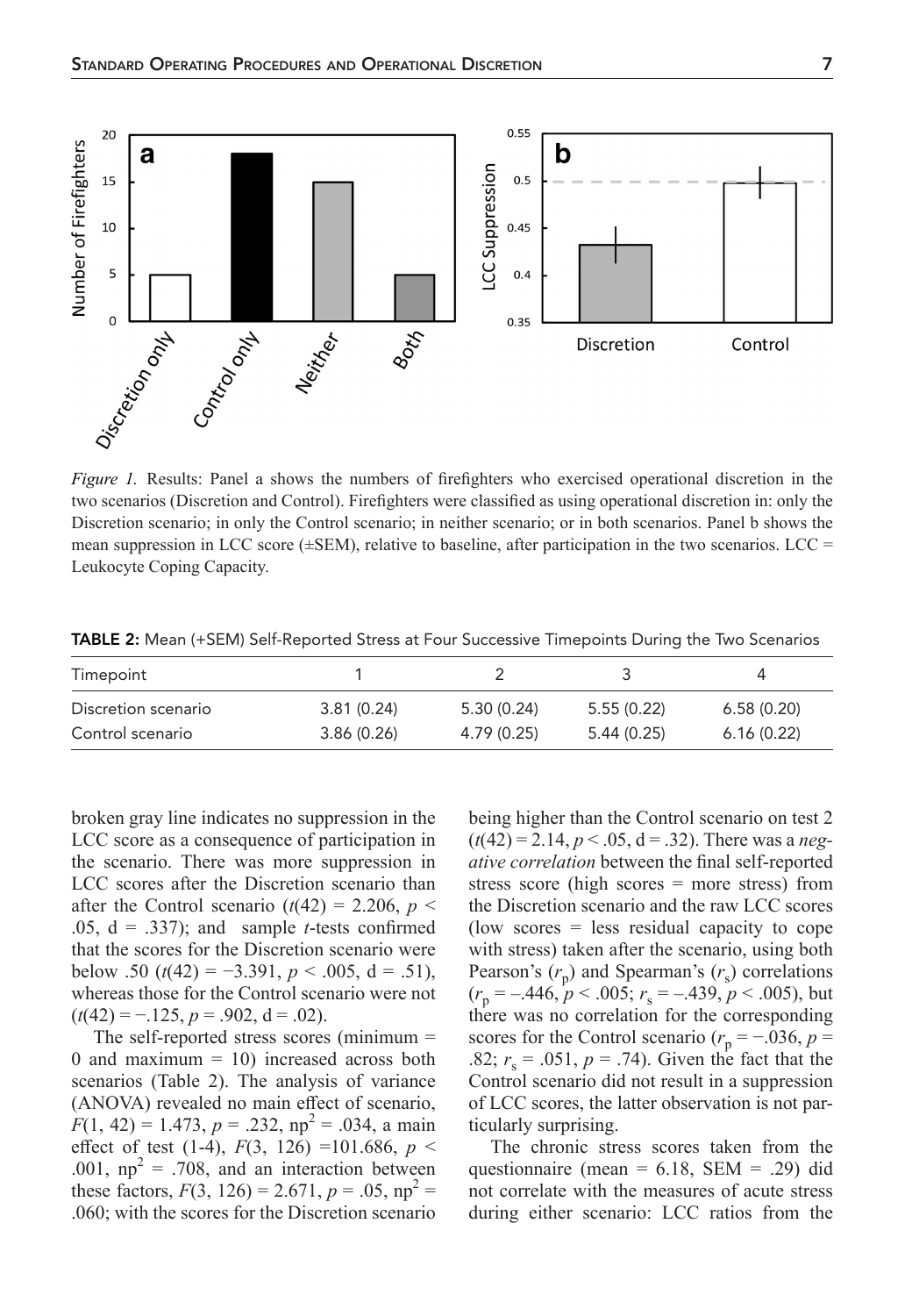Discretion scenario ( $r_p = -.08$ ,  $p = .57$ ; see [Figure](#page-6-0) 1b for mean) or from the Control scenario  $(r_p = .06, p = .72;$  see [Figure](#page-6-0) 1b for mean), or with self-reported stress scores on test 2 in which the Discretion and Control scenarios differed ( $r_p = .18$ ,  $p = .25$  and  $r_p = .25$ ,  $p = .11$ , respectively).

### The Impact of Command Level

Of the 43 incident commanders, 32 were intermediate level and 11 were advanced level. The proportions of participants at the two levels who only used OD in either the Discretion scenario or Control scenario was consistent with the overall pattern of results depicted in [Figure](#page-6-0) 1a: Intermediate level (4 versus 14) and Advanced level (1 versus 4). These proportions did not differ using a Fisher's exact probability test  $(p > .05)$ . However, there was some indication that the proportions that used OD in neither or both scenarios differed between the levels: Intermediate level (neither  $= 13$  versus both  $=$ 1) and Advanced level (neither = 2 versus both  $= 4$ ;  $p < .05$ ). This difference, albeit with a very small number of advanced level incident commanders, suggests that a general reluctance to use OD was more evident in the intermediate level commanders than the advanced level commanders. A secondary analysis of the LCC suppression scores for the two scenarios, including the two command levels, revealed a similar pattern to that depicted in [Figure](#page-6-0) 1b: intermediate = .44 (Discretion; SEM = .023) and .49 (Control;  $SEM = .016$ ); and advanced = .40 (Discretion; SEM = .037) and .51 (Control; SEM = .051). The ANOVA revealed no effect of command level,  $F(1, 41) = .181$ ,  $p > .67$ ,  $np^2 = .004$ , an effect of scenario,  $F(1, 41) = 5.59$ ,  $p = .02$ ,  $np^2$ = .12, and no interaction between these factors,  $F(1, 41) = .83, p > .36, np^2 = .02.$ 

#### **DISCUSSION**

Decisions made by firefighters can mitigate the economic, environmental, and social impacts of emergency incidents. Guidance given to firefighters in the UK Fire and Rescue Service recognizes two approaches to decision making: with the recommendation that responses to routine emergency incidents are based on rules (i.e., SOPs) and "unprecedented" incidents licensing the use of a more flexible, deliberative approach (i.e., OD; [National](#page-12-26) [Operational Guidance, 2019b\)](#page-12-26). The recognition of these two processes is echoed in psychological theory, where the use of rules [\(Epstein, 1994](#page-12-1); [Gigerenzer & Goldstein, 1996](#page-12-2); [Klein, 1993](#page-12-3); [Sloman, 1996\)](#page-12-4) is distinguished from a deliberative approach involving a cost–benefit analysis ([Kahneman, 2003;](#page-12-5) [Neumann & Morgenstern,](#page-12-6) [1944\)](#page-12-6). Our research concerned the deployment of SOPs and use of OD in experienced firefighters. We used two scenarios: the Discretion scenario licensed the use of OD (e.g., on the basis of saving human life) and the Control scenario did not. The use of OD was neither random (equally evident in both scenarios) nor was it consistently used by different incident commanders (either always using it or never doing so). In fact, only five of the 43 firefighters used OD in a scenario-appropriate manner.

If we first consider the Control scenario alone: a fire in a flat in which there is no danger to human life. This is a relatively routine incident, for which the SOP is well established ([Table](#page-2-0) 1), and participants were informed that there was no risk to human life; yet over half of the participants (23) used OD without justification for doing so. This observation is, in and of itself, important. The Discretion scenario was less routine, and there was a clear risk to human life involving the children who had fallen into a sinkhole. Taking this scenario alone, only 10 of the 43 participants used OD. Now taking the scenarios together, there were more ICs who used OD in the Control scenario and not in the Discretion scenario than ICs who used OD in a context-appropriate manner. Whether the results of the scenarios are taken separately or together, they have important implications and prompt two questions: Why was OD used when an entirely appropriate SOP was available? Why when the conditions licensed OD was it not used? One possibility is informed by the fact that the Discretion scenario generated greater acute stress than the Control scenario, as measured by both immune function and self-report.

The results of laboratory studies show that extrinsic stress can result in a reliance on rules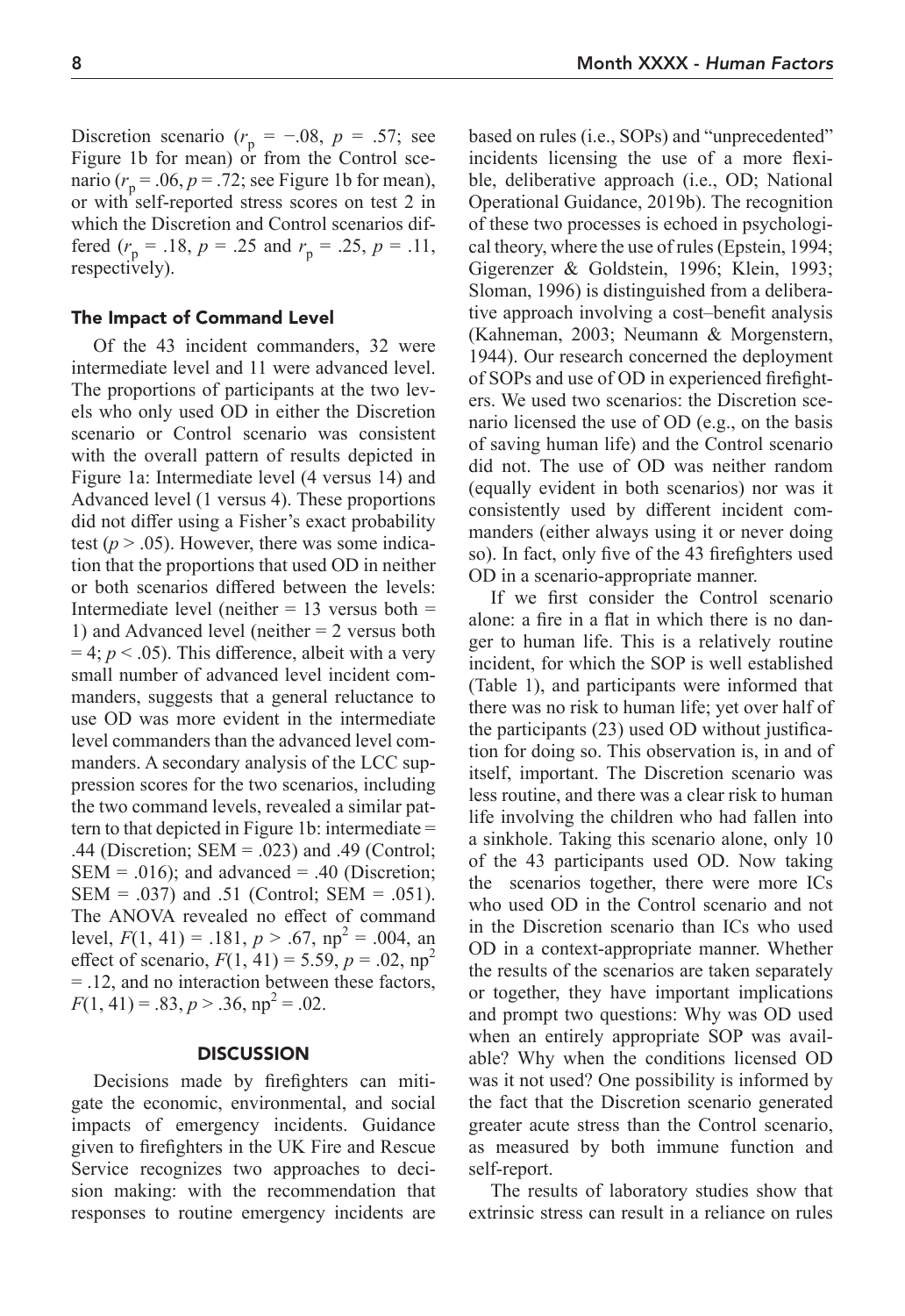rather than deliberation [\(Kassam et](#page-12-13) al., 2009; [Starcke & Brand, 2012;](#page-12-11) see also, [Janis & Mann,](#page-12-12) [1977](#page-12-12); Peters et [al., 2017\)](#page-12-14). By the same token, the fact that the Discretion scenario generated more stress than the Control scenario might have resulted in a greater reliance on SOPs than OD. But how is acute stress generated and how does it impact decision making? One influential class of psychobiological accounts assumes that acute stress is generated when the perceived demands of the situation are judged to be beyond the personal and environmental resources that are available to address those demands (see [Lazarus & Folkman, 1984](#page-12-8); [Salas](#page-12-19) et [al., 1996](#page-12-19); for a review, see [Mark & Smith,](#page-12-18) [2008](#page-12-18)). To the extent that the Discretion scenario involved such a mismatch, including the grounds for the use of OD, then it would be expected to generate acute stress. There are a variety of plausible mechanisms by which acute stress—generated in this way—could affect the use of SOPs and OD. For example, it could limit attentional resources and thereby constrain either (1) the capacity for the deliberative processes upon which OD relies (e.g., [Combs](#page-11-1) [& Taylor, 1952](#page-11-1); [Easterbrook, 1959](#page-12-27)), or (2) the requisite situational awareness [\(Endsley, 1995](#page-12-28)). In the next paragraphs, we explore the utility and limitations of the approach employed here, and the implications of our results for firefighter training and decision making.

### Limitations

The use of simulated emergencies enables levels of reproducibility and experimental control that would be impossible in real emergencies: in particular, incidents requiring the use of OD are relatively rare and the assessment of acute stress would be intrusive. However, simulations provide an incomplete representation of the variety and impacts of real emergency incidents on firefighter decision making. For example, while the simulated scenarios employed here had the predicted effects on measures of acute stress, they are unlikely to generate the levels of acute stress experienced during real incidents. The study of complementary realworld incidents could clearly provide important converging evidence for conclusions based on

those from simulations. It would also be beneficial to replicate the results reported here in a broader range of scenarios, but there are obvious constraints on the availability of our participants (i.e., incident commanders) to undertake research studies. Nevertheless, the overall similarity between decision-making processes observed in real emergency incidents [\(Cohen-](#page-11-2)[Hatton et](#page-11-2) al., 2015) and a range of simulated ones ([Cohen-Hatton & Honey, 2015](#page-11-3)) suggest that our results are very likely to generalize to real emergency incidents. Finally, it is possible that our scenarios have independent effects on stress and the use of OD. However, this possibility leaves one without a ready explanation for why OD was less likely to be used selectively in the scenario in which it is licensed than the scenario in which it was not.

### Summary and Implications

The UK fire and rescue service guidance for operational decision making balances the efficiency of rules (i.e., SOPs) with the flexibility afforded by the (conditional) use of deliberation to respond to a wide variety of emergencies (i.e., OD). Our primary finding suggests that this balance is not reflected in operational decision making: OD was more likely to be deployed when it was not licensed (in the Control scenario) than when it was licensed (in the Discretion scenario). Taken in isolation, these results can be taken to suggest a need to reinforce operational guidance and training. However, our secondary observation that the scenarios were associated with different levels of acute stress suggests that this approach might be ineffective: to the extent that incidents licensing the use of OD are likely to generate greater acute stress and this will affect the use of SOPs and OD. If one accepts the proposition that the use of OD and deliberation should be licensed under unprecedented conditions (e.g., the Grenfell Tower fire), then our results suggest a need for training to focus on generating effective decision making under stress, and specifically training to enhance personal resilience to mitigate the impact of acute stress on decision making (see [Driskell](#page-12-29)  et [al., 2001](#page-12-29); [Saunders et](#page-12-30) al., 1996). The clear prediction is that such training would increase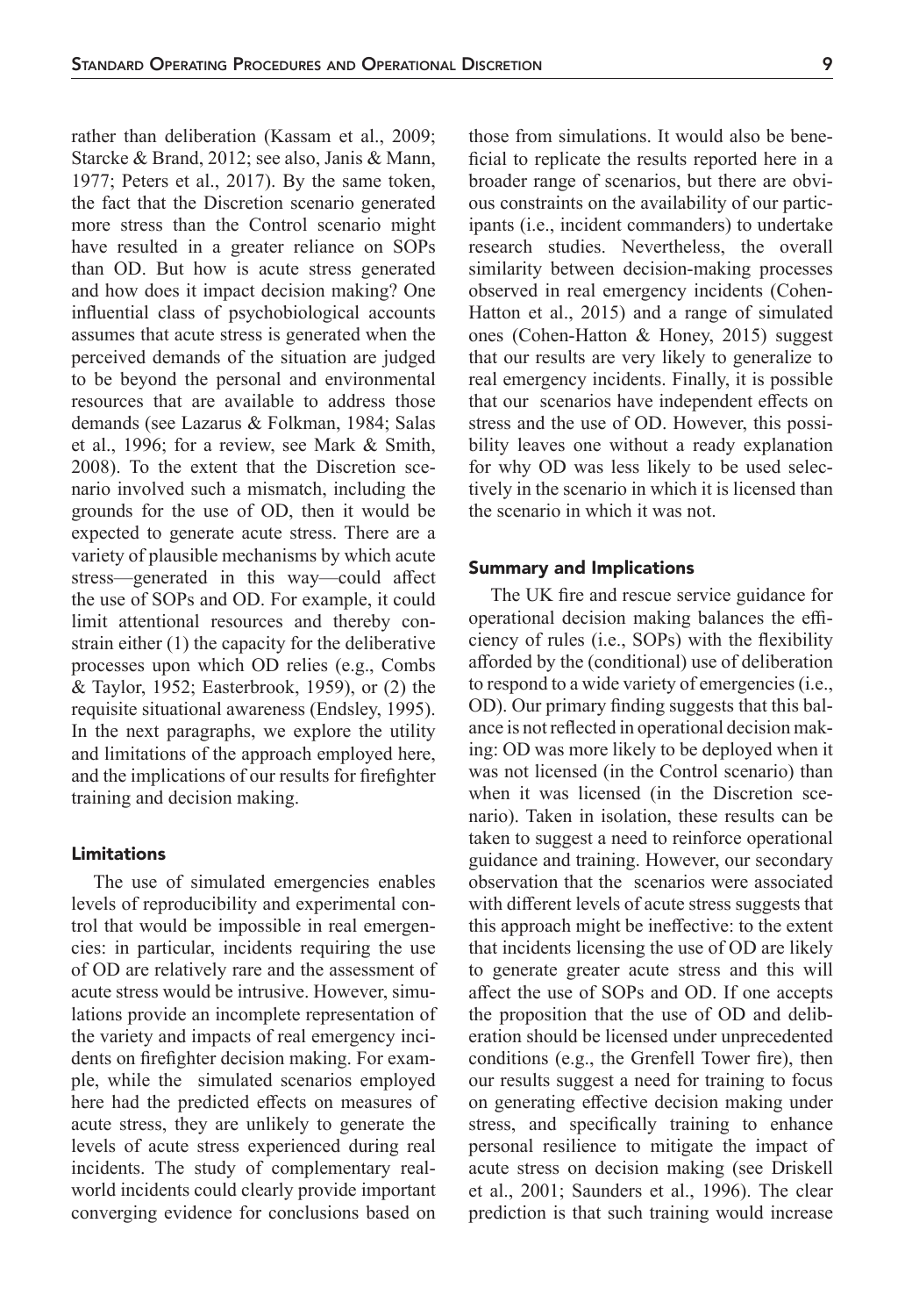the use of OD when it is required. The results of a recent survey of training provided by UK fire and rescue services are illuminating in this respect: all of the fire and rescue services that responded (27; approximately half of the UK fire and rescue services) delivered training in decision making (25 involving both theoretical and practical components), while relatively few (14) provided training in any form of personal resilience (with only nine providing practical training; [Butler et](#page-11-4) al., 2020; see also [Sawhney](#page-12-31) et [al., 2018\)](#page-12-31). There are clear grounds to augment the training given to first responders in personal resilience, directed at mitigating the effects of acute stress, and to engender a culture in which different facets of incident command, including the effective use of OD, are integrated and supported.

# APPENDIX 1

# INTERVIEW QUESTIONS FOR DISCRETION SCENARIO

### Decision Point: Taking over/not taking over command

- 1. What was the rationale for your decision?
- 2. When you took over/did not take over command what did you understand about the incident?
	- a. The situation?
		- i. Have you had any command experience of this type of incident before?
	- b. The resources?
		- i. What was your rationale for increasing the resources (or did not)?
	- c. The hazards and risks?
		- i. What did perceive as the greatest hazards?
	- d. What were your information gaps?
		- i. Did you appreciate who was available and their skills and knowledge?
		- ii. Did you fully trust the people involved?
		- iii. Did you appreciate the capabilities of available appliances and equipment?
		- iv. Were you aware of how much time had passed at this point?

### Decision Point: Initial Plan

- 3. What was your plan at this stage?
	- a. How did you determine your objectives?
	- b. How did you determine your priorities?
	- c. What sources of knowledge were you relying on to determine your plan?
	- d. Were you relying on any SOPs, and if so, which ones?

# Decision Point: Use of Initial Incident **Commander**

- 4. How did you utilize the initial incident commander?
	- a. What was the benefit of using them in this way (or not using them)?
	- b. What did you hope to achieve by using them this way?
	- c. Have you used them in this way before?

# Decision Point: Need for additional resources

- 5. Why did you make up/Did you consider making up?
	- a. How did you/would you intend to use the resources for?
	- b. What influenced/would have influenced the number and type of appliances?
	- c. What cues did/would you use to decide the scale of the make up?

# Decision Point: Need to provide incident update

- 6. Why did you send an informative message at this time/Did you consider sending an informative message?
	- a. What cues did/would you use to know when to send an informative?
	- b. What sources of knowledge did/would you use to determine the message content?
	- c. What rules did/would you follow?

# Decision Point: Use of the parents

- 7. How did you handle and use the parents?
	- a. What was the rationale for your decision?
	- b. What were you uncertain about?
	- c. How did you come to that decision?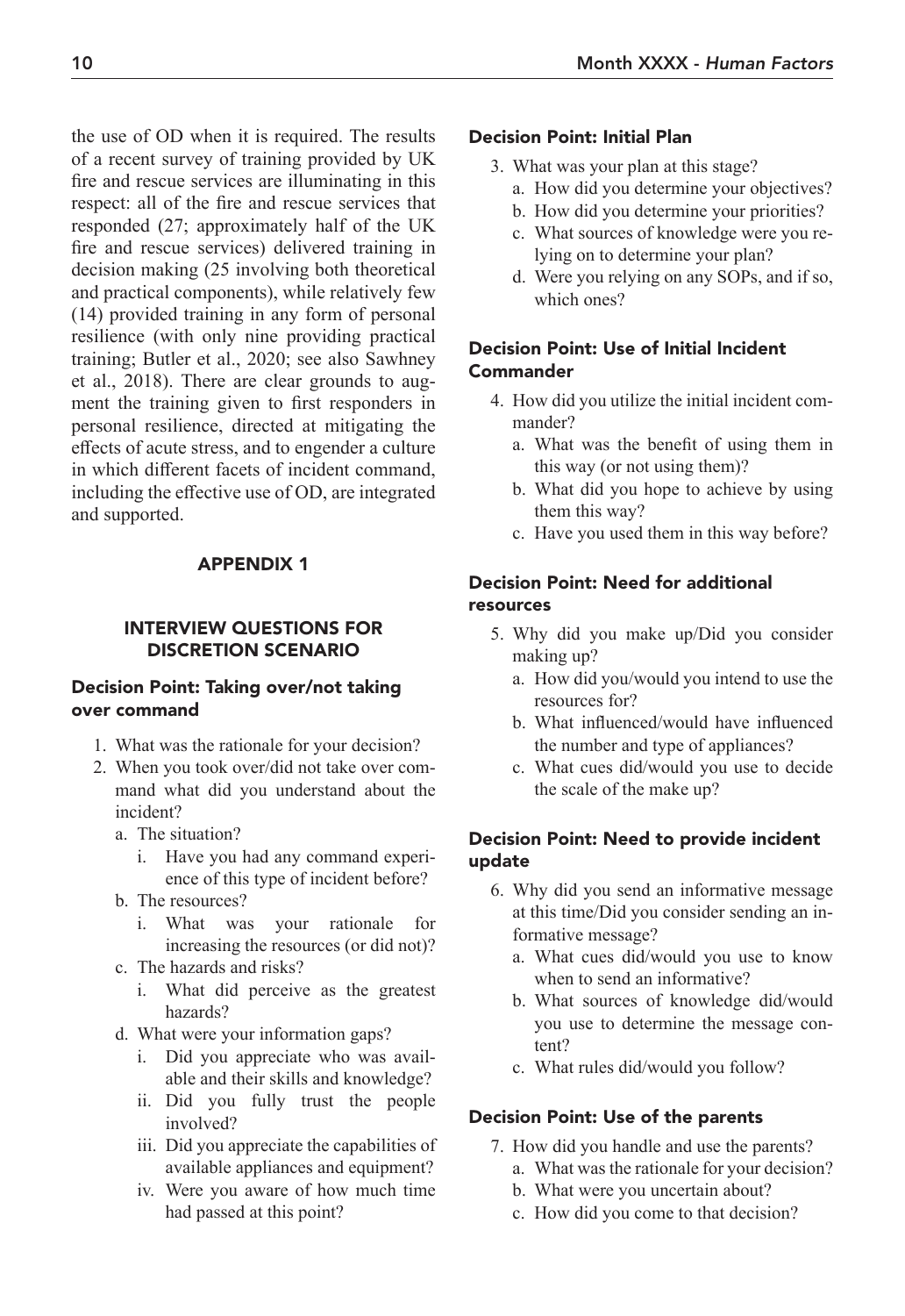- d. What was the benefit of your actions in relation to them?
- e. What did you hope to achieve by those actions?
- f. Have you done this with parents before and were the circumstances similar?

# Decision Point: Use of the line rescue tactical adviser

- 8. How did you utilize the tactical adviser?
	- a. What was the rationale for your decision?
	- b. What were you uncertain about?
	- c. What was the benefit of using them in this way (or not using them)?
	- d. What did you hope to achieve by using them this way?
	- e. Have you used them in this way before?
	- f. What sources of knowledge did/would you use?
	- g. What were the rules/SOPs you were following?

# Decision Point: Use of the police resources

- 9. How did you utilize the Police?
	- a. What was the rationale for your decision?
	- b. What were you uncertain about?
	- c. What was the benefit of using them in this way (or not using them)?
	- d. What did you hope to achieve by using them this way?
	- e. Have you used them in this way before?
	- f. What sources of knowledge did/would you use?
	- g. What were the rules/SOPs you were following?

# Decision Point: Use of the HART resources

- 10. How did you utilize HART?
	- a. What was the rationale for your decision?
	- b. What were you uncertain about?
	- c. What was the benefit of using them in this way (or not using them)?
	- d. What did you hope to achieve by using them this way?
	- e. Have you used them in this way before?
- f. What sources of knowledge did/would you use?
- g. What were the rules/SOPs you were following?

# Decision Point: Expansion and/or adaption of initial plan

- 11. What was your plan at this stage?
	- a. How do you feel the incident has developed?
	- b. How did you determine your objectives?
	- c. How did you determine your priorities?
	- d. What information has influenced the adaptation of your plan?
	- e. What were you uncertain about?
		- i. Did you appreciate who was available and their skills and knowledge?
		- ii. Did you fully trust the people involved?
		- iii. Did you appreciate the capabilities of available appliances and equipment?
		- iv. Were you aware of how much time had passed at this point?
	- f. Were there any specific cues?
	- g. How do you feel the risks have changed?
	- h. What sources of knowledge were you relying on to do this?
	- i. Were you relying on any SOPs, and if so, which ones?

# Decision Point: Use of tree surgeon parent

- 12. Why did you handle the tree surgeon parent in that way?
	- a. What was the rationale for your decision?
	- b. What were you uncertain about?
	- c. What was the benefit of your actions in relation to them?
	- d. What did you hope to achieve by those actions?
	- e. Have you done this before and were the circumstances similar?
	- f. Did you consider their expertise when making this decision?

# Decision Point: Response to the stress question:

1. How were you feeling at this point?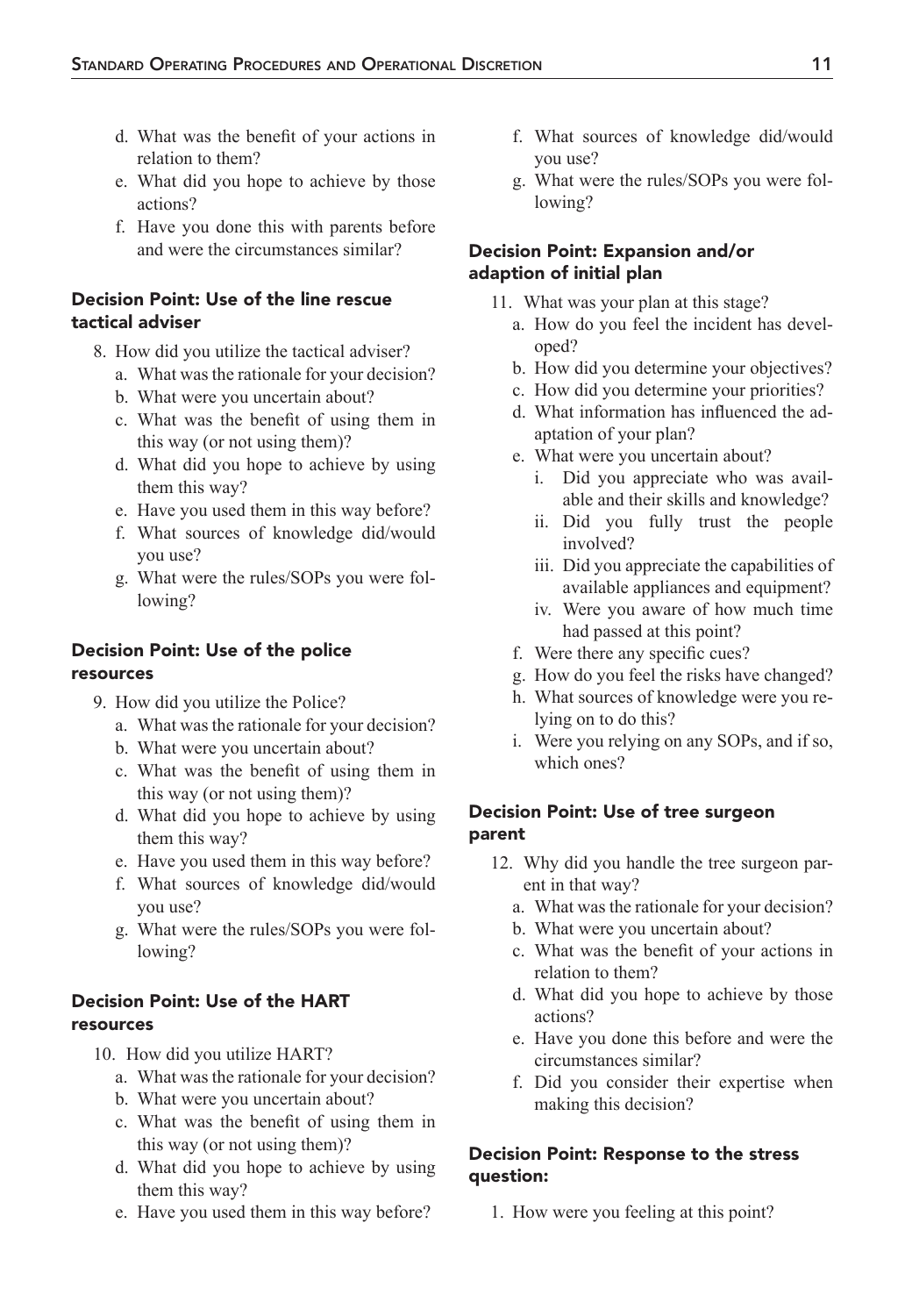- 2. What were you uncertain about?
- 3. What cues influenced your level of stress at this time?
- 4. What made it increase/decrease from before?
- 5. How comfortable at this point are you with your decisions?
- 6. How were you managing your stress?
- 7. Were you relying on your training?
- 8. Was that level of stress affecting your ability to command, and if so, how?
- 9. Did that level of stress affect your behavior, or other aspects of your performance?

### Decision Point: Applies (or omits to apply) operational discretion appropriately or inappropriately

- 1. Were you aware of going outside of standard operational procedures?
- 2. What were you uncertain about?
- 3. What influenced your decision to do that/ not do that?
- 4. What cues did you use?
- 5. What sources of knowledge were you relying on?
- 6. What is the procedure you should have followed?
- 7. Why did you stick to using SOPs?
- 8. Does your FRS have an Operational Discretion SOP?
- 9. Why did you not follow it?
- 10. Were there any organizational or cultural matters that influenced your approach?

### ACKNOWLEDGMENTS

The authors thank the National Fire Chiefs Council for supporting the research, and Steve Apter (Deputy Chief Fire Officer) and Hampshire Fire and Rescue Service for hosting the research and providing the role players for the simulations. We also thank the 15 Fire and Rescue Services and their personnel who took part: Devon and Somerset Fire and Rescue Service, Dorset and Wiltshire Fire and Rescue Service, East Sussex Fire and Rescue Service, Gloucestershire Fire and Rescue Service, Greater Manchester Fire and Rescue Service, Hampshire Fire and Rescue Service, Kent Fire and Rescue Service, Norfolk Fire

and Rescue Service, Northamptonshire Fire and Rescue Service, Northern Ireland Fire and Rescue Service, Oxfordshire Fire and Rescue Service, South Wales Fire and Rescue Service, Staffordshire Fire and Rescue Service, Surrey Fire and Rescue Service, and West Sussex Fire and Rescue Service. Anthony Kaye, from Oxford MediStress Ltd, provided valuable support throughout the project. The research was also supported by an ESRC studentship awarded to P.C. Butler, and a BBSRC Innovator of the Year Award to S.R. Cohen-Hatton and R.C. Honey.

#### KEY POINTS

- Firefighters receive guidance about when to use standard operating procedures (SOPs) and when operational discretion (OD) is licensed (e.g., on the grounds of saving human life). Here, firefighters responded to simulated scenarios that either required the use of a SOP or licensed the use of OD.
- OD was less likely to be used under circumstances in which it was licensed than when it was not, and the scenario that licensed the use of OD generated more acute stress than the scenario that required use of an SOP.
- These results provide an impetus for training that integrates consideration of the use of SOPs and OD alongside personal resilience (i.e., to reduce the impact of acute stressors in operational contexts).

#### REFERENCES

- <span id="page-11-4"></span>Butler, P. C., Honey, R. C., & Cohen-Hatton, S. R. (2020). Development of a behavioral marker system for incident command in the UK Fire and Rescue Service: THINCS. *Cognition, Technology & Work*, *22*, 1–12. [https://doi.org/10.](https://doi.org/10.1007/s10111-019-00539-6) [1007/s10111-019-00539-6](https://doi.org/10.1007/s10111-019-00539-6)
- <span id="page-11-0"></span>Chief Fire and Rescue Service Advisor. (2014). Fire and rescue authorities operational guidance: Generic risk assessment 3.2 firefighting in high rise buildings. The Stationary Office.
- <span id="page-11-2"></span>Cohen-Hatton, S. R., Butler, P. C., & Honey, R. C. (2015). An investigation of operational decision making *in situ*: Incident command in the UK fire and rescue service. *Human Factors*, *57*, 793–804. <https://doi.org/10.1177/0018720815578266>
- <span id="page-11-3"></span>Cohen-Hatton, S. R., & Honey, R. C. (2015). Goal-oriented training affects decision-making processes in virtual and simulated fire and rescue environments. *Journal of Experimental Psychology: Applied*, *21*, 395–406. <https://doi.org/10.1037/xap0000061>
- <span id="page-11-1"></span>Combs, A. W., & Taylor, C. (1952). The effect of the perception of mild degrees of threat on performance. *Journal of Abnormal and Social Psychology*, *47*, 420–424. [https://doi.org/10.1037/](https://doi.org/10.1037/h0057196) [h0057196](https://doi.org/10.1037/h0057196)